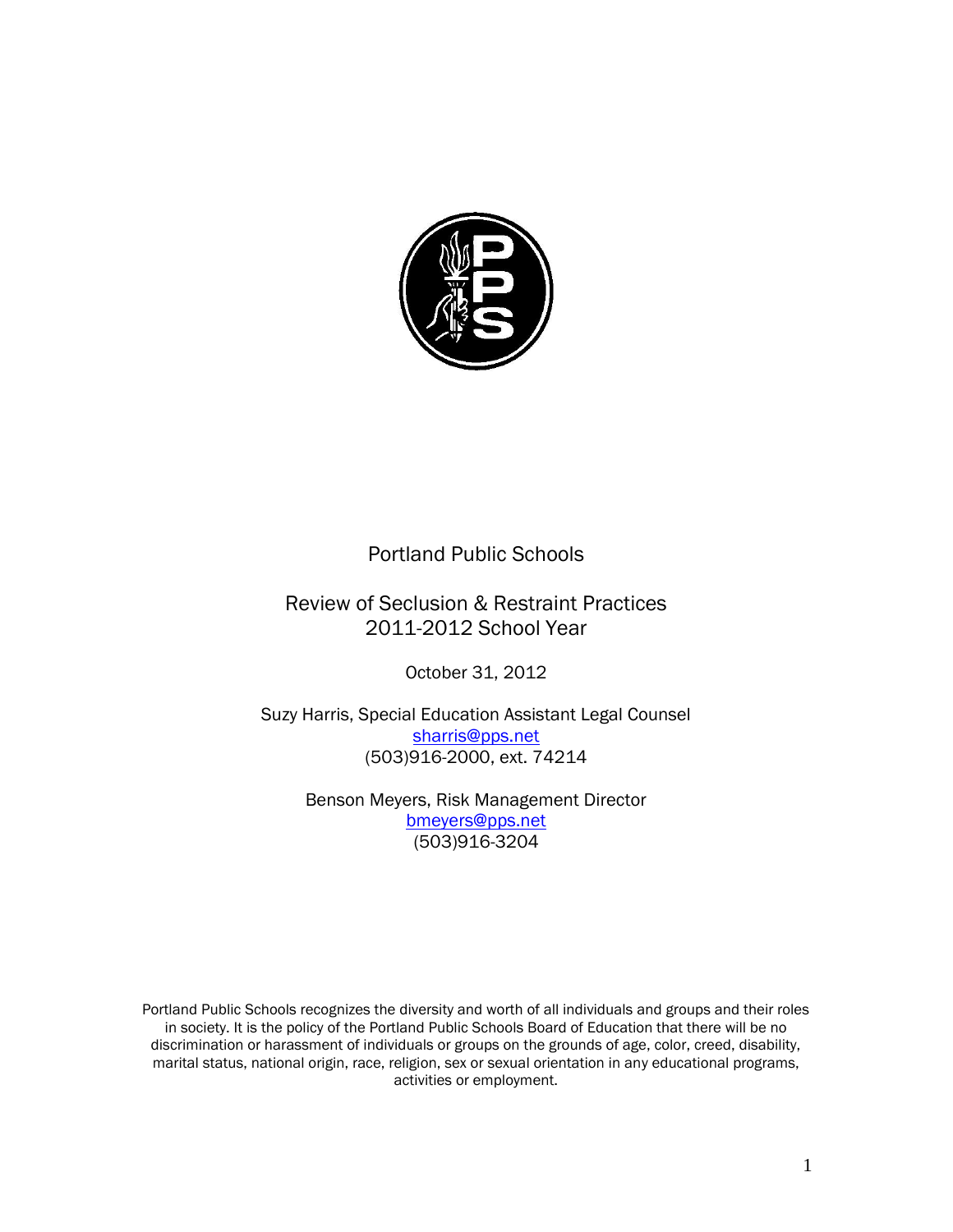Review of Seclusion & Restraint Practices 2011-2012

# Background Information

#### Staff Training

PPS continues to use the Nonviolent Crisis Intervention (NCI) curriculum for staff training on physical restraint and seclusion, a training program developed by the Crisis Prevention Institute. PPS NCI-certified trainers provide NCI training to all Pioneer staff and to PPS staff outside of Pioneer who will or will likely be required to implement seclusion or restraint in the course of their work.

#### Pioneer Special Schools

Portland Public Schools operates a continuum of placement options for students with special needs. These options include Pioneer Special Schools, a program that provides intensive behavioral supports for students with a range of behaviors that preclude them from attending regular schools. Staffing includes behavior coaches and Qualified Mental Health Professionals along with classroom teachers. Pioneer Special Schools has adopted the Collaborative Problem Solving approach and services are provided within this context.

Most of the seclusions and restraints reported by PPS staff continue to be within this program. Pioneer administrators conduct a qualitative review of seclusion/restraint reports at the end of each day, requesting clarification as needed and providing feedback to staff as appropriate to ensure compliance. As a result, Pioneer's reports demonstrated higher compliance with the required reporting components than other sites not implementing the same level of administrative oversight.

Pioneer Special Schools includes the Holladay site (K-5), the Youngson site (behavior 6-8, functional life skills/behavior – K-12), and the Annex Day Treatment Program (6- 12). The Annex serves a more vulnerable (less aggressive) population of students.

#### Special Classrooms

The PPS continuum of placement options for students with special needs includes special focus classrooms. During the 2011-2012 school year, these were called:

- Behavior- Fragile focus classroom
- Behavior focus classroom
- Intensive Skills-Academic focus classroom
- Intensive Skills- Functional focus classroom
- Communication-Behavior Academic focus classroom
- Communication Behavior Functional focus classroom
- Life skills classroom (high school)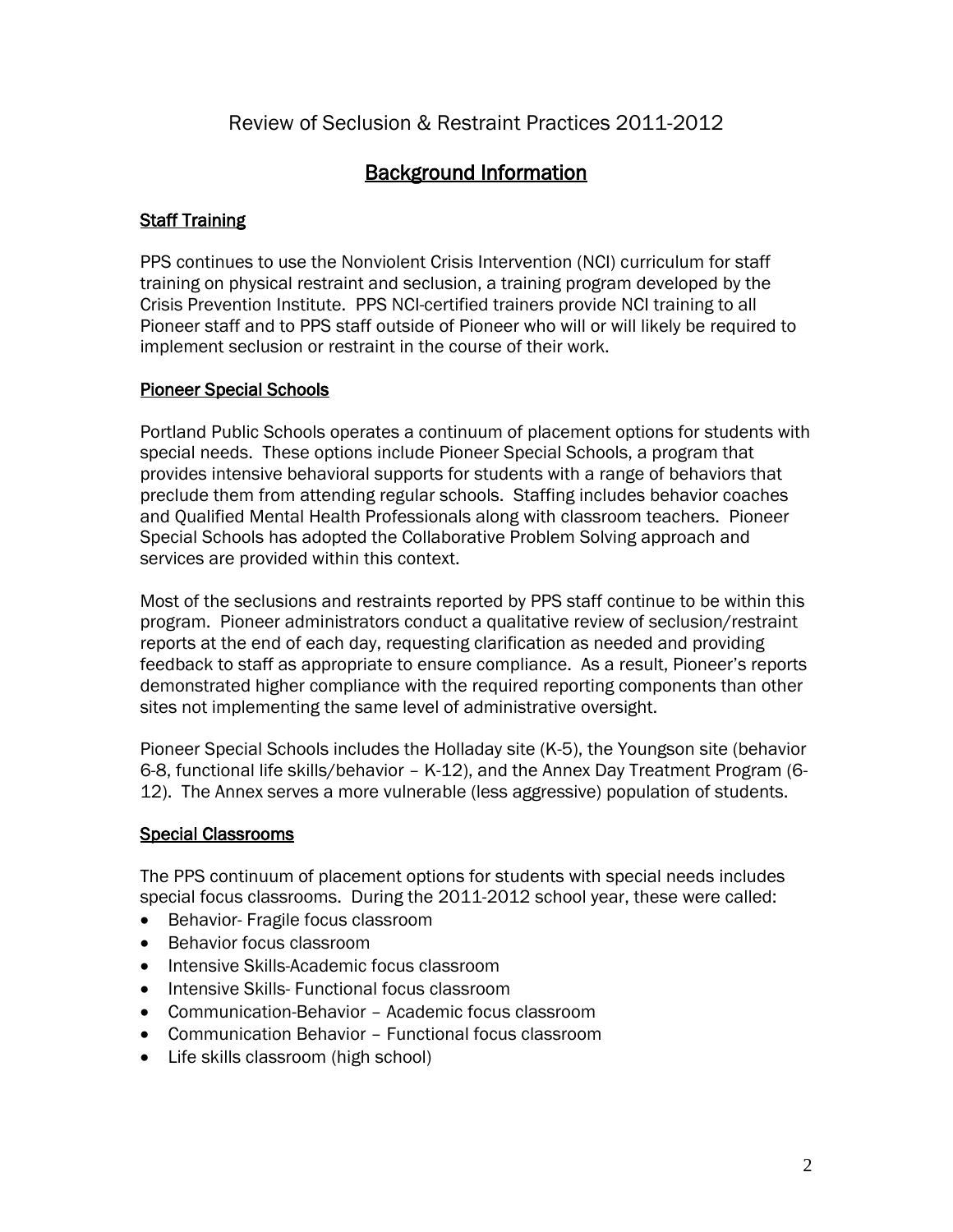In addition, PPS operates the Community Transition Program for students with disabilities ages 18-21 who have completed an alternative diploma but are continuing their education with PPS.

### February Review

On February 2, 2012, a Portland Public Schools work group conducted a review of the seclusion and restraint practices in the district to ensure that the district's practices are consistent with the policies and procedures in AD 4.50.060, Student Restraint and Seclusion. This report summarizes the work group's findings and action plan.

The team reviewed incident reports from September 2011 through January 2012 from the Pioneer Special Schools (Holladay, Youngson, Annex).

| 100<br>100<br>100<br>Staff person identified<br>100<br>100<br>100<br>Date of S/R<br>87<br>100<br>90<br>Start/stop of S/R<br>70<br>100<br>68<br>Location of S/R<br>Description of secl or<br>98<br>100<br>100<br>restraint<br>Description of student's<br>93<br>100<br>100<br>activity before behavior<br>93<br>Behavior that prompted<br>100<br>100<br>use of S/R<br>70<br>98<br>93<br>Efforts to deescalate<br>97<br>Narr descr. clear need<br>80<br>80<br>for use | Holliday | Youngson | Annex |
|---------------------------------------------------------------------------------------------------------------------------------------------------------------------------------------------------------------------------------------------------------------------------------------------------------------------------------------------------------------------------------------------------------------------------------------------------------------------|----------|----------|-------|
|                                                                                                                                                                                                                                                                                                                                                                                                                                                                     |          |          |       |
|                                                                                                                                                                                                                                                                                                                                                                                                                                                                     |          |          |       |
|                                                                                                                                                                                                                                                                                                                                                                                                                                                                     |          |          |       |
|                                                                                                                                                                                                                                                                                                                                                                                                                                                                     |          |          |       |
|                                                                                                                                                                                                                                                                                                                                                                                                                                                                     |          |          |       |
|                                                                                                                                                                                                                                                                                                                                                                                                                                                                     |          |          |       |
|                                                                                                                                                                                                                                                                                                                                                                                                                                                                     |          |          |       |
|                                                                                                                                                                                                                                                                                                                                                                                                                                                                     |          |          |       |
|                                                                                                                                                                                                                                                                                                                                                                                                                                                                     |          |          |       |
| 100<br>100<br>90<br>Parent notice                                                                                                                                                                                                                                                                                                                                                                                                                                   |          |          |       |
| 80<br>100<br>100<br>Summary of debriefing                                                                                                                                                                                                                                                                                                                                                                                                                           |          |          |       |

#### Pioneer Percent Compliance with Reporting Requirements (based on sample reviewed)

Overall, Pioneer continues to show high levels of compliance with the reporting procedures. A review of the forms indicated that the "location" was still not clearly asked for. This will be corrected as PPS moves to a new behavior data collection system.

## **July Review**

The district received 21 reports of seclusion and 8 reports of restraint from settings outside of Pioneer during the 2011-12 school year. On July 31, 2012, the review team conducted a review of a sample of 14 seclusion and restraint reports. However, the manual tracking and reporting system does not allow for efficient review and the data should be relied on with caution. The team suspects that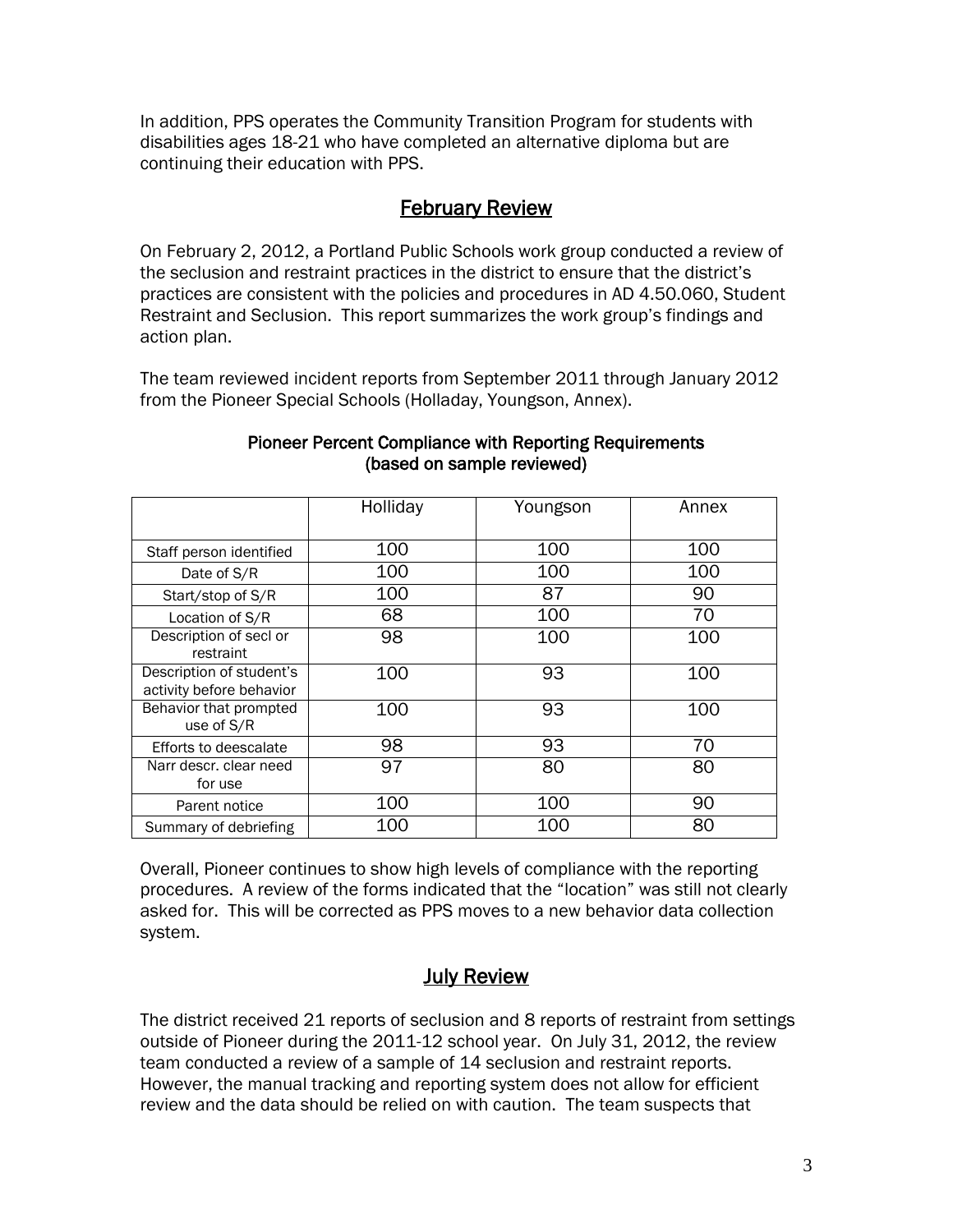incidences of the use of physical restraint and seclusion were underreported outside of Pioneer. (In 10-11, focus classrooms reported 63 physical restraints in the fall and 45 in the spring.)

- 1. Areas of compliance:
	- Documentation of staff names and staff training in sample, trained staff were involved in every use of physical restraint or seclusion.
	- Start, stop and length times are consistently recorded.
	- Narrative descriptions tell the story include location, describes activity that prompted the use of seclusion or restraint and describes efforts to deescalate and use alternatives.
- 2. Areas for improvement:
	- Consistent reporting.
	- Consistent use of debriefing process and report.

#### Changes for 12-13

The 2011 Oregon Legislature passed a physical restraint and seclusion bill (HB 2939) that formalized the OAR requirements and added significant additional reporting requirements. As a result, PPS updated its AD on the use of physical restraint and seclusion to comply with the new requirements, and is in the process of moving to an electronic reporting system that this team recommended last year.

In addition, in light of the increased numbers of physical restraint at Pioneer compared to the previous year (see table at end of report), Pioneer administration has committed to a significant reduction in the use of physical restraint and has developed an action plan to reach that result. This data will be reviewed quarterly to ensure that adjustments are made if progress is not evident.

SR Work Group: Benson Meyers, Risk Management Director Suzy Harris, Section 504 Program Manager Tammy Jackson, Student Conduct Program Manager

Expanded SR Work Group also includes (as available): Mike LaFramboise, Pioneer Program Administrator (Holladay/Youngson) Ed Krankowski, Assistant Special Education Director